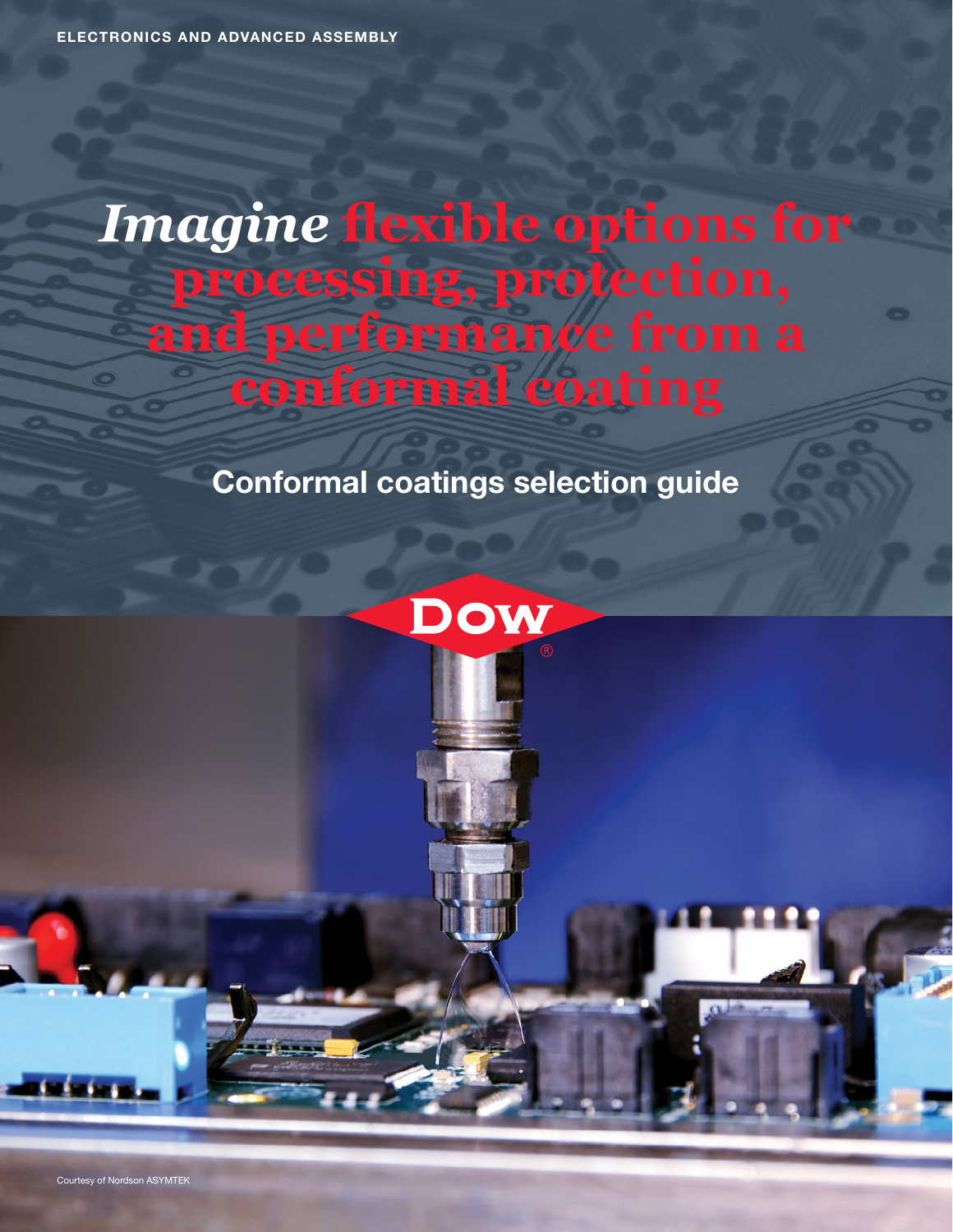

## **Why choose Dow Performance Silicones?**

Dow Performance Silicones has been a global leader in siliconebased technology for more than 70 years. Headquartered in Michigan, USA, we maintain manufacturing sites, sales and customer service offices, and research and development labs in every major geographic market worldwide to ensure you receive fast, reliable support for your processing and application development needs.

### **Unique product technology**

To describe Dow Performance Silicones is to describe the history and evolution of silicone technology, which generated a legacy of innovative and reliable products under the Dow Corning label for more than seven decades. Today that legacy continues under the DOWSIL™ brand name, which encompasses more than 7,000 proven silicone products and services. Few companies offer a conformal coatings portfolio with comparable breadth and proven performance, and none match our history in silicone technology.

### **Extensive know-how**

Dow Performance Silicones multiplies the value of its products with deep in-house expertise as well as an extended network of industry resources.

### **Collaborative culture**

Dow Performance Silicones works closely with our customers to help reduce time, risk, and cost at every stage of your new product development.

### **Stability**

For over seven decades, Dow Performance Silicones has been a global leader, who invests in manufacturing and quality to help fuel customer innovation through a consistent supply of proven silicone products.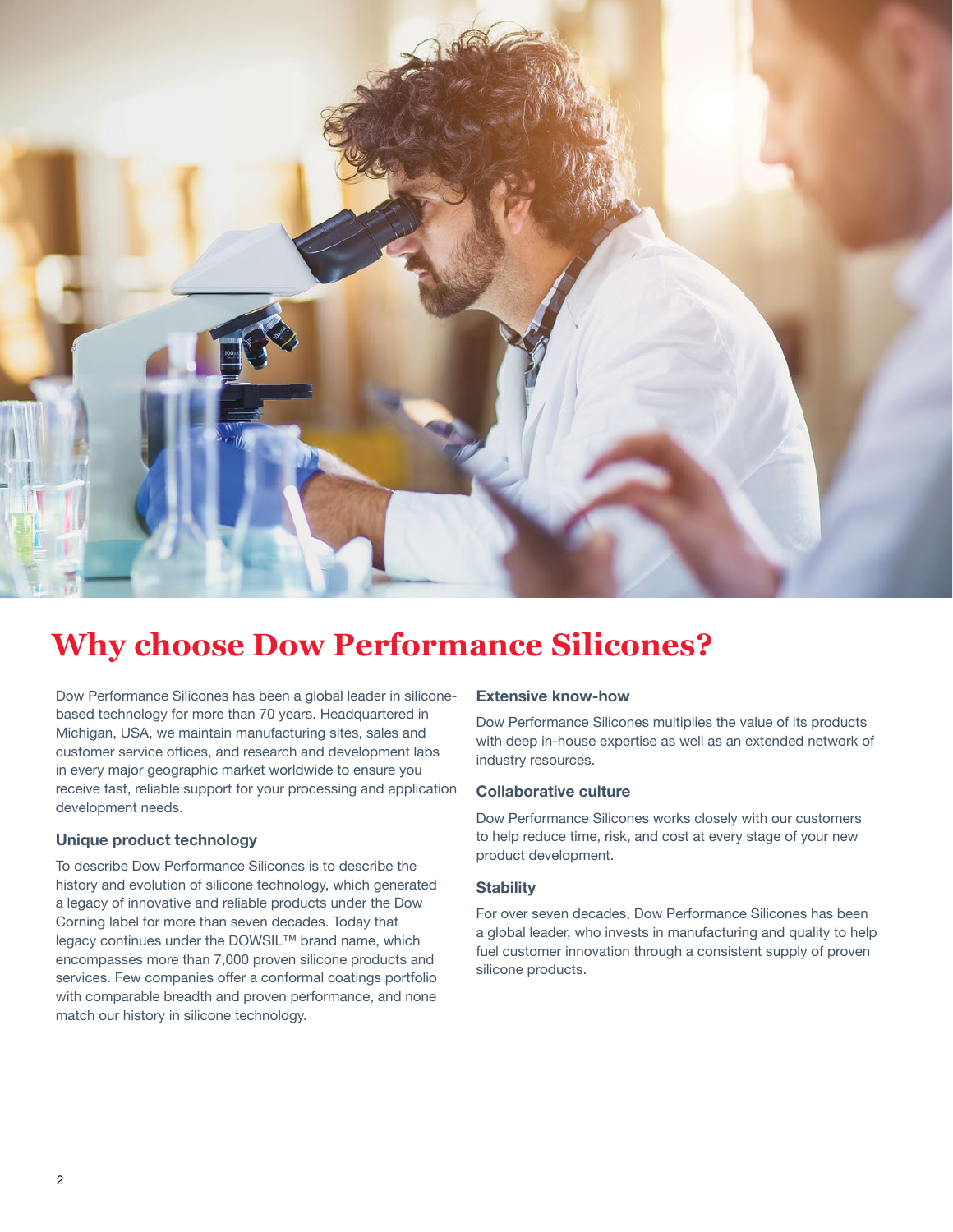## **Why silicone coatings from Dow?**

In one word: Reliability. The versatility of silicone chemistry expands design freedoms, increases processing options, broadens performance parameters, and introduces unique options for sustainability. Compared specifically to organic-based coatings, silicone solutions offer these valuable benefits.



**Greater thermal stability** 

Silicones perform reliably at sustained temperatures as low as -45°C and as high as 150°C – a far broader range than organic coatings, which degrade at such extreme temperatures. Many silicones can even withstand brief exposure to temperatures up to 250°C.



### **Stress relief**

Silicone conformal coatings offer an extraordinarily broad range of durometers, as well as extremely low modulus options. That means they deliver better stress relief on delicate board components during thermal cycling.



Courtesy of Nordson ASYMTEK

### **Solventless fast cure**

Silicones – including UV-cure grades – are nearly all solventless, making them the material of choice where emerging regulations impose complex and costly special handling and processing requirements.

### **Choose your viscosity**



DOWSIL™ conformal coatings come in a range of viscosities to help you meet all of your processing and application demands.

### **Low viscosity for high-speed production**

Our low-viscosity silicone coatings support high-speed production methods, including manual or automated spraying, flow, or jetting techniques. These faster flowing materials are also suitable options when you want your coating to flow through vias or under chips.

### **Higher viscosity for greater control**

Offering incrementally higher viscosities, this category of silicone coatings provides increasing control over the speed and distance of flow, to prevent their spread into "no go" areas. Higher viscosity silicones also enable thicker coating layers in one pass, and some grades even offer a stable coat on tall vertical surfaces.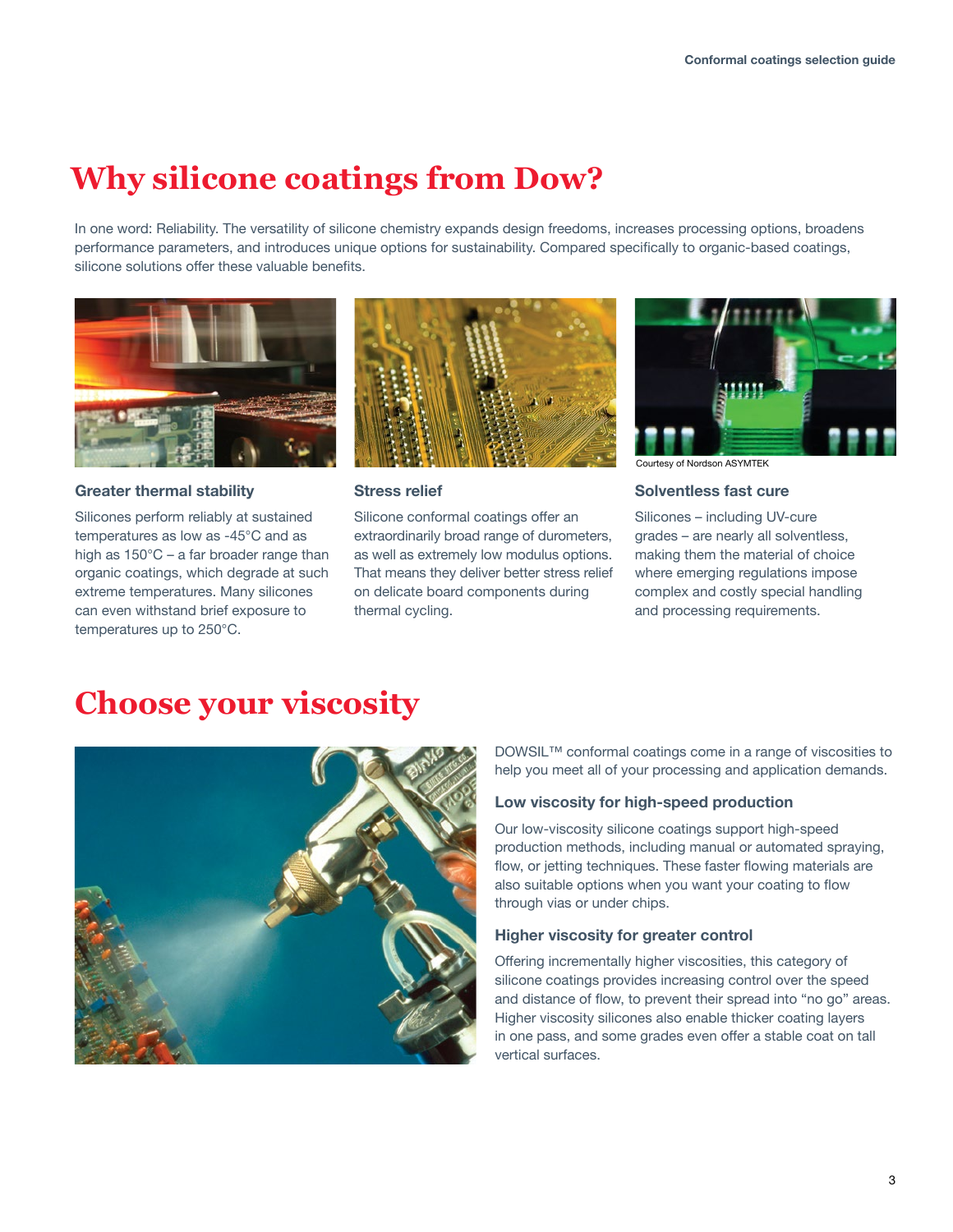

### **Viscosity/Cure profile**

## **Choose your cure profile**

Versatile DOWSIL™ silicone coatings offer flexible cure profiles to allow you to select the optimal solution for your production line setup, volume, and application.

### **Fast, moisture cure**

These coatings cure quickly at room temperature to provide a "dispense and forget" solution that is tack-free, and ready to move down the production line in less than ten minutes, making them the ideal option for high-volume assembly operations. Cure – and productivity – can be further accelerated with application of heat or irradiation with ultraviolet (UV) energy.

### **Extended-working-time moisture cure**

Silicone coatings in this category also cure at room temperature, but permit more time for the material to flow further over large or complex boards. They are also the preferred solution for applications that require a thicker coating.

### **Heat cure**

Sometimes labeled "command cure" for the control they allow over the rate of cure, coatings in this category are the material of choice when your processing operation demands full cure in under five minutes. They may also impose lower stress on board components during thermal cycling.

 $\boldsymbol{a}$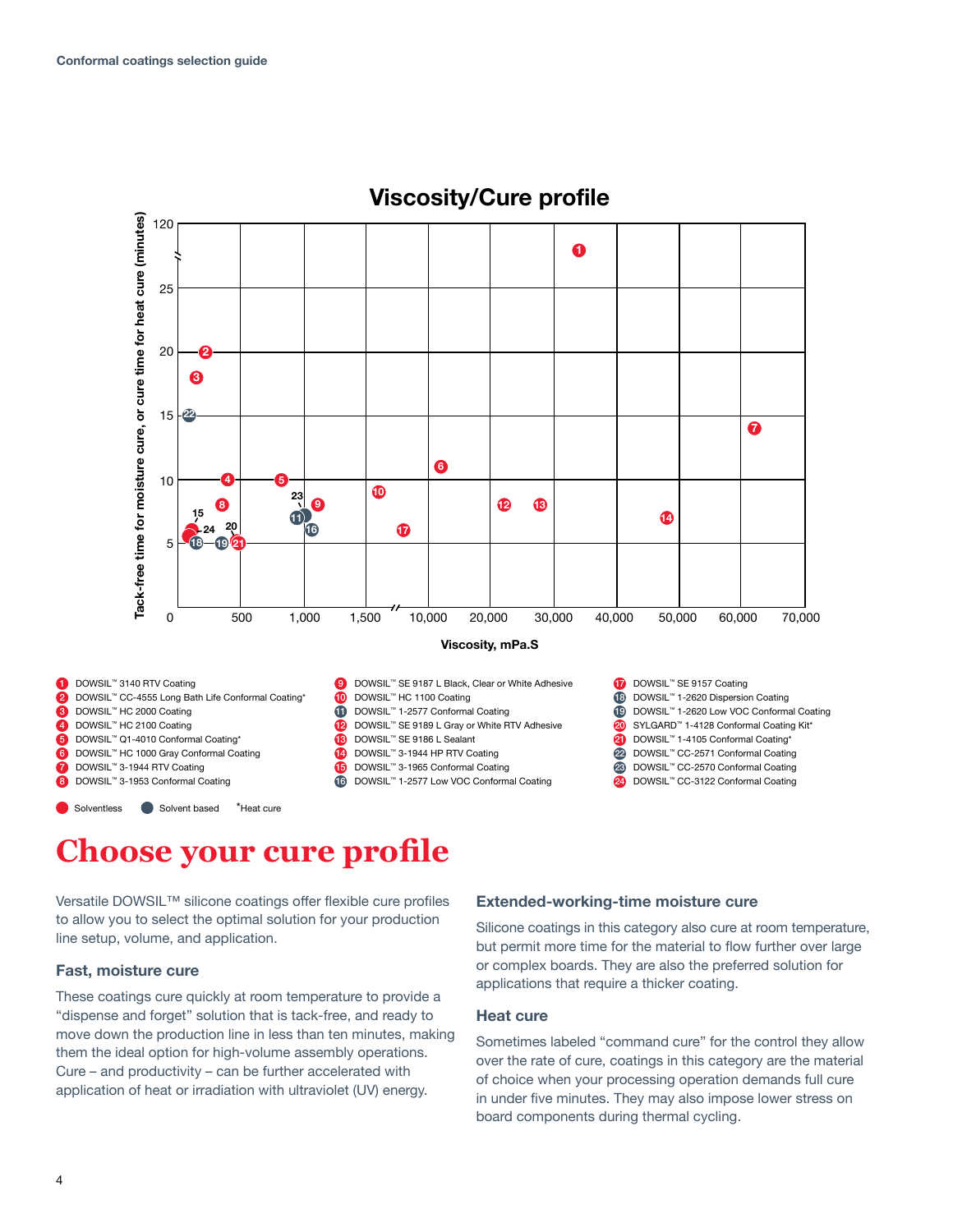## **Choose your hardness**

Silicones can deliver lower modulus than any organic conformal coating material. This makes them ideal for minimizing stress on small, fine wires or sensitive solder joints. Yet silicone's versatile chemistry enables hard coatings that exhibit abrasion resistance, approaching acrylic or urethane solutions. Regardless of what your application requires, Dow can provide a conformal coating with the right durometers to meet your demands.

### **Highest stress relief (<15 Shore A)**

Our softest silicone coatings maximize stress relief on very fine wires, or dense components that can be most susceptible to thermal cycling.

### **Stress relief (15 Shore A to 40 Shore A)**

The ideal alternative to brittle organic coatings, silicones in this category offer an optimal combination of stress relief and protection against harsher environmental elements, such as moisture, dust, vibration, and impact.

### **Abrasion resistant (40 Shore A to 25 Shore D)**

Silicones in this class cure to form hard, tough coatings comparable to acrylics – except silicones offer greater flexibility, and perform reliably at much higher and lower temperatures.

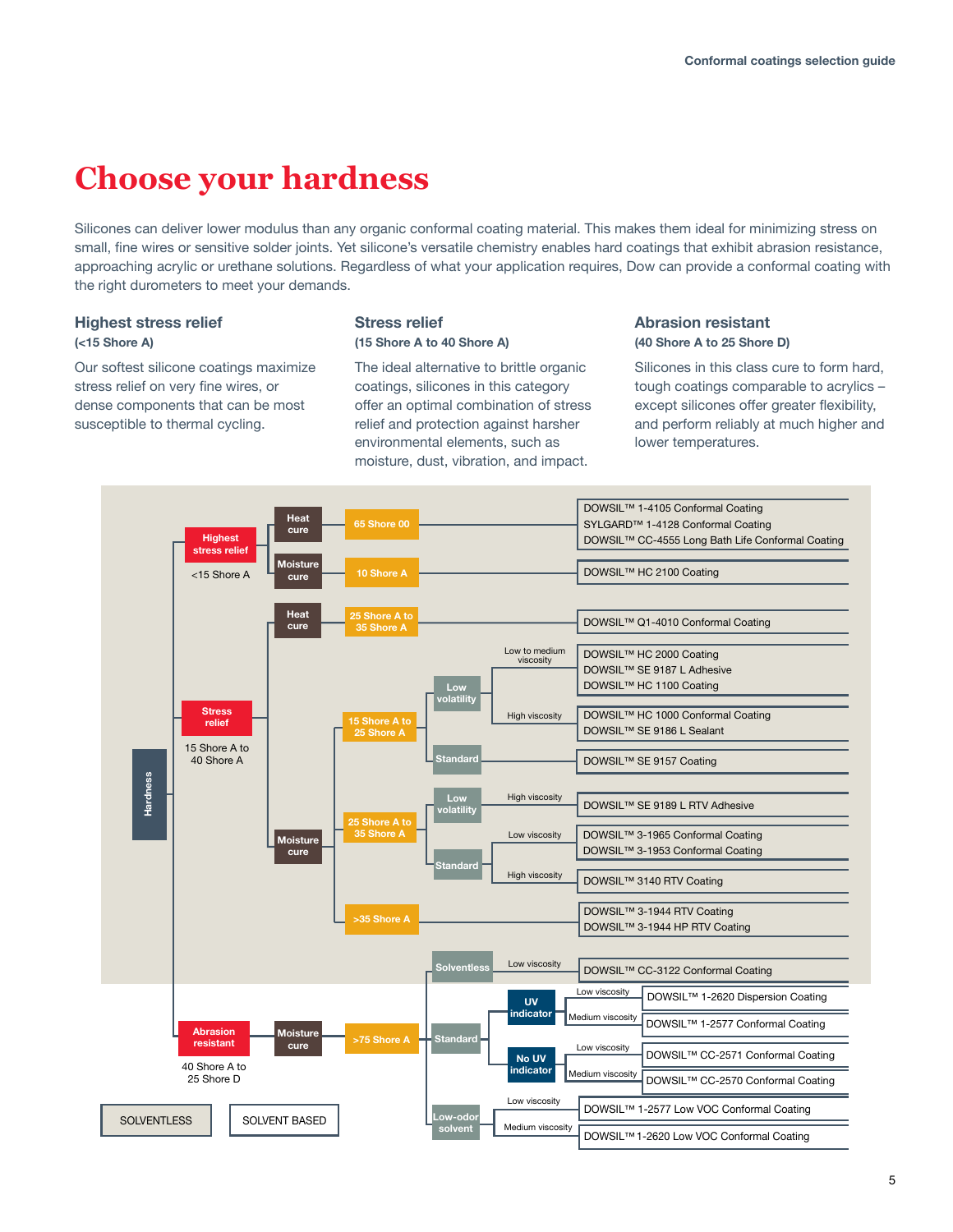## **Choose solventless silicones**



While Dow offers solvent-based elastoplastic coatings that mimic the hardness of acrylic, most of our silicone products are solventless.

This is becoming an important selection criterion for coatings, as the use of solvents may require implementation of worker safety protocols, special equipment, handling and processing considerations for flammable solvents, and the need to meet environmental regulations. Choosing solventless silicone coatings can eliminate complexity, cost, and time to your manufacturing operations.

Courtesy of Nordson ASYMTEK

|                                    | <b>Product name</b>                                   | <b>Features &amp; benefits</b>                                                                             | Viscosity, cP | <b>Durometer</b>  | time<br>Tack-free 1<br>(minutes) | cure<br>Room-temperature<br>time (minutes)* | Heat cure time (minutes) | Heat cure conditions      | Specific gravity | 94 rating<br>$\overline{5}$ | approval<br>ш<br>746<br>$\overline{5}$ | specification                 | class group<br><b>Mil specification</b><br>type, | <b>PC-CC test</b>  |
|------------------------------------|-------------------------------------------------------|------------------------------------------------------------------------------------------------------------|---------------|-------------------|----------------------------------|---------------------------------------------|--------------------------|---------------------------|------------------|-----------------------------|----------------------------------------|-------------------------------|--------------------------------------------------|--------------------|
| Solventless RTV conformal coatings | DOWSIL™ 3-1944<br><b>HP RTV Coating</b>               | Allows higher-<br>thickness coverage<br>in critical areas                                                  |               | 49,000 36 Shore A | 7                                | 60                                          |                          |                           | $\mathbf{1}$     | $V-0$                       | No                                     |                               |                                                  |                    |
|                                    | DOWSIL™ 3-1944<br><b>RTV Coating</b>                  | Coverage of taller<br>components, wire<br>bonds, and edges                                                 |               | 64.000 36 Shore A | 14                               | 60                                          |                          |                           | 1.03             | $V - 0$                     | Yes                                    | $MIL-I-$<br>46058C<br>Amend 7 | Type<br>SR.<br>QPL                               | IPC-<br>CC-<br>830 |
|                                    | DOWSIL™ 3-1953<br><b>Conformal Coating</b>            | Medium viscosity                                                                                           | 350           | 34 Shore A        | 8                                | 60                                          | 0.5                      | $60^{\circ}$ C/<br>15% RH | 0.98             | $V-0$                       | Yes                                    | $MIL-I-$<br>46058C<br>Amend 7 | Type<br>SR.<br>QPL                               | IPC-<br>CC-<br>830 |
|                                    | DOWSIL™ 3-1965<br><b>Conformal Coating</b>            | Thinner cured coating;<br>Greater coverage<br>area per kg; Faster<br>dispensing; Easier to<br>jet-dispense | 115           | 33 Shore A        | 6                                | 60                                          | 0.5                      | $60^{\circ}$ C/<br>15% RH | 0.99             | $V - 0$                     | <b>No</b>                              | $MIL-I-$<br>46058C<br>Amend 7 | <b>Type</b><br>SR.<br><b>QPL</b>                 | IPC-<br>CC-<br>830 |
|                                    | DOWSIL™ 3140<br><b>RTV Coating</b>                    | Allows higher<br>one-pass coating<br>thickness                                                             |               | 34,400 32 Shore A | 116                              | 72 hours                                    |                          |                           | 1.05             | $V-1$                       | Yes                                    | MIL-I-<br>46058C<br>Amend 7   | Type<br>SR,<br>QPL                               | IPC-<br>CC-<br>830 |
|                                    | <b>DOWSIL™</b><br>CC-3122<br><b>Conformal Coating</b> | Low viscosity;<br>Controlled volatility                                                                    | 80            | 75 Shore A        | 6                                |                                             |                          |                           | 1.03             |                             | <b>No</b>                              |                               |                                                  |                    |
|                                    | <b>DOWSIL™ HC</b><br>1000 Conformal<br>Coating, Gray  | High viscosity;<br>Controlled volatility                                                                   |               | 12,000 24 Shore A | 11                               | 30                                          |                          |                           | 1.07             | $V - 0$                     | <b>No</b>                              |                               |                                                  |                    |
|                                    | DOWSIL™ HC 1100<br>Coating, Gray                      | Controlled volatility                                                                                      | 2.375         | 22 Shore A        | 9                                | 30                                          |                          |                           | 1.08             | $V - 0$                     | <b>No</b>                              |                               |                                                  |                    |

\*Highly dependent on thickness, temperature, humidity, and other cure conditions.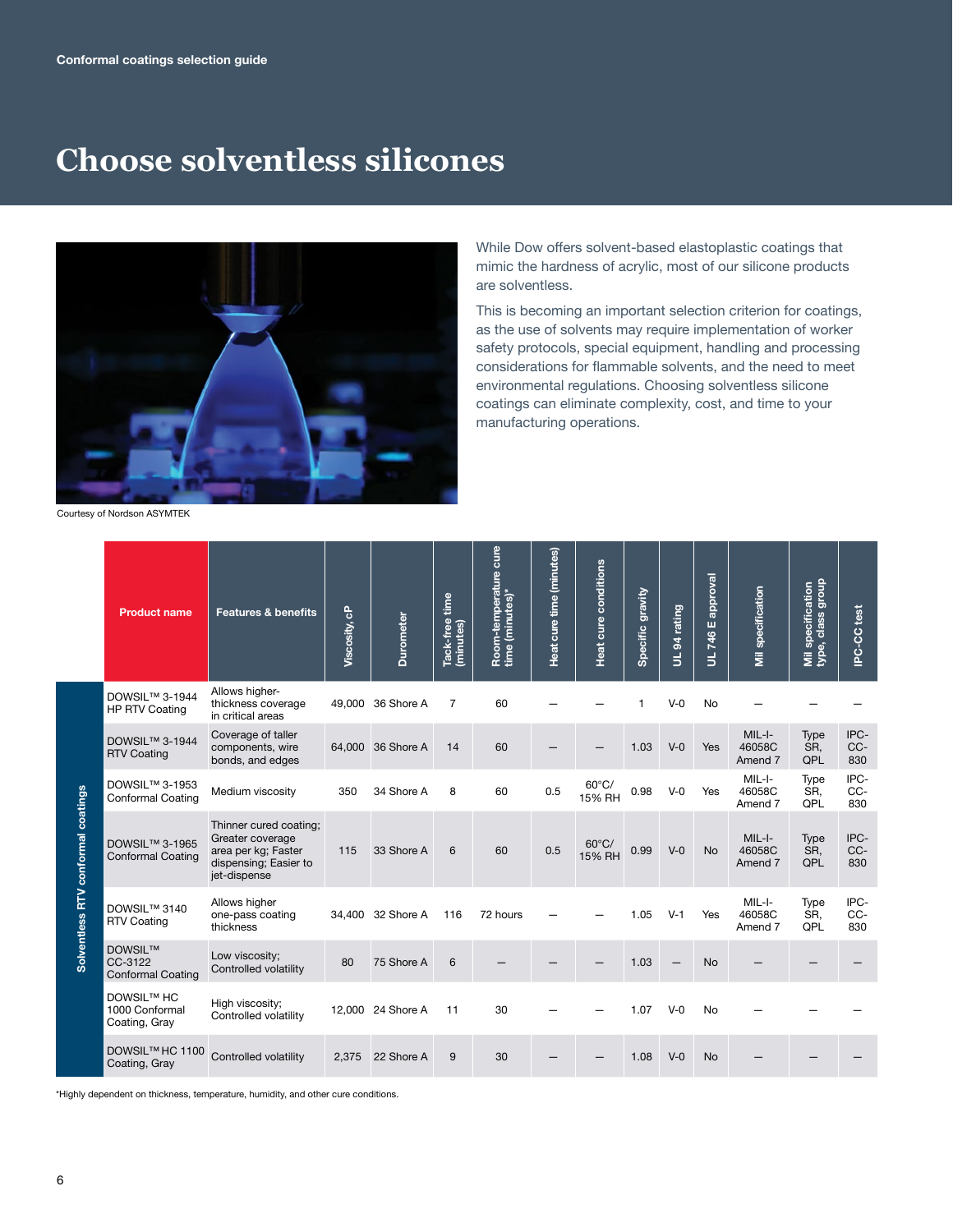|                                          | <b>Product name</b>                                                         | <b>Features &amp; benefits</b>                                                                    | ზ<br>Viscosity, | <b>Durometer</b> | Tack-free time<br>(minutes) | Room-temperature cure<br>time (minutes)* | time (minutes)<br>Heat cure | Heat cure conditions      | Specific gravity | UL 94 rating | E approval<br>746<br>$\overline{5}$ | Mil specification           | type, class group<br><b>Mil</b> specification | IPC-CC test        |
|------------------------------------------|-----------------------------------------------------------------------------|---------------------------------------------------------------------------------------------------|-----------------|------------------|-----------------------------|------------------------------------------|-----------------------------|---------------------------|------------------|--------------|-------------------------------------|-----------------------------|-----------------------------------------------|--------------------|
| Solventless RTV conformal coatings       | <b>DOWSIL™ HC</b><br>2000 Coating                                           | Low viscosity;<br>Controlled volatility                                                           | 150             | 25 Shore A       | 18                          | 210                                      |                             |                           | 1.01             |              | No                                  |                             |                                               |                    |
|                                          | <b>DOWSIL™ HC</b><br>2100 Coating                                           | Low viscosity;<br>Controlled volatility                                                           | 400             | 10 Shore A       | 10                          | 30                                       |                             |                           | 0.98             |              | <b>No</b>                           |                             |                                               |                    |
|                                          | DOWSIL™ SE 9157<br>Coating, Clear                                           | Medium viscosity                                                                                  | 5,675           | 25 Shore A       | 6                           | 300                                      |                             |                           | 1                |              | No                                  |                             |                                               |                    |
|                                          | DOWSIL <sup>™</sup> SE<br>9186 L Sealant,<br>Translucent or<br><b>Black</b> | High viscosity;<br>Controlled volatility                                                          | 27,000          | 25 Shore A       | 8                           | 300                                      |                             |                           | 1.02             |              | <b>No</b>                           |                             |                                               |                    |
|                                          | DOWSIL™ SE 9187<br>L Adhesive Black,<br>Clear (Translucent),<br>or White    | Medium viscosity;<br>Controlled volatility                                                        | 1,100           | 17 Shore A       | 8                           | 300                                      |                             |                           | 1                | $V - 0^{**}$ | Yes**                               |                             |                                               |                    |
|                                          | <b>DOWSIL™ SE</b><br>9189 L RTV<br>Adhesive, Gray<br>or White               | High viscosity;<br>Controlled volatility                                                          | 24,500          | 33 Shore A       | 8                           | 300                                      |                             |                           | 1.19             | $V - 0$      | <b>No</b>                           |                             |                                               |                    |
| Solventless heat cure conformal coatings | DOWSIL™ 1-4105<br>Conformal Coating                                         | Long open time;<br>"Command cure;"<br>Uses CTE to its<br>advantage to hold<br>chips down to board | 450             | 65 Shore<br>00   |                             |                                          | 10                          | $105^{\circ}$ C           | 0.97             | $V-1$        | Yes                                 |                             |                                               |                    |
|                                          | <b>DOWSIL™</b><br>CC-4555<br>Long Bath Life<br>Conformal Coating            | Optimized version for<br>dip-coating                                                              | 225             | 78 Shore<br>00   |                             |                                          | 20                          | $120^{\circ}$ C           | 0.98             | $V - 0$      | <b>No</b>                           |                             |                                               |                    |
|                                          | <b>DOWSIL™</b><br>Q1-4010<br>Conformal Coating                              | Allows higher<br>one-pass coating<br>thickness                                                    | 825             | 33 Shore A       |                             |                                          | 10                          | $100^{\circ}$ C           | $\mathbf{1}$     | $V-1$        | Yes                                 | MIL-I-<br>46058C<br>Amend 7 | Type<br>SR.<br>QPL                            | IPC-<br>CC-<br>830 |
|                                          | SYLGARD™<br>1-4128<br><b>Conformal Coating</b>                              | Two-part; Much longer<br>room-temperature<br>shelf life                                           | 470             | 65 Shore<br>00   |                             |                                          | $\sqrt{5}$                  | $105^{\circ}$ C           | 0.97             |              | <b>No</b>                           |                             |                                               |                    |
| Solvent-based RTV conformal coatings     | DOWSIL™ 1-2577<br>Contormal Coating                                         | Medium viscosity<br>with firm, abrasion-<br>resistant surface<br>after cure                       | 950             | 20 Shore D       | 7                           | 60                                       | $\overline{2}$              | $60^{\circ}$ C/<br>15% RH | 1.11             | $V-0$        | Yes                                 | MIL-I-<br>46058C<br>Amend 7 | Type<br>SR,<br>QPL                            | IPC-<br>CC-<br>830 |
|                                          | DOWSIL™ 1-2577<br>Low VOC<br><b>Conformal Coating</b>                       | Solvent is not<br>considered a volatile<br>organic compound;<br>Low odor; Not<br>ozone-depleting  | 1,050           | 25 Shore D       | $6\phantom{1}$              | 60                                       | $\overline{2}$              | $60^{\circ}$ C/<br>15% RH | 1.12             | $V-0$        | Yes                                 | MIL-I-<br>46058C<br>Amend 7 | Type<br>SR,<br>QPL                            | IPC-<br>CC-<br>830 |
|                                          | DOWSIL™ 1-2620<br><b>Dispersion Coating</b>                                 | Thinner cured<br>coating; Greater<br>coverage area per kg;<br>Faster dispensing                   | 150             | 25 Shore D       | 5                           | 60                                       | $\overline{c}$              | $60^{\circ}$ C/<br>15% RH | 1.11             | $V-0$        | Yes                                 | MIL-I-<br>46058C<br>Amend 7 | Type<br>SR,<br>QPL                            | IPC-<br>CC-<br>830 |
|                                          | DOWSIL™ 1-2620<br>Low VOC<br><b>Conformal Coating</b>                       | Low viscosity                                                                                     | 350             | 25 Shore D       | 5                           | 60                                       | $\overline{c}$              | $60^{\circ}$ C/<br>15% RH | 1.12             | $V-0$        | Yes                                 | MIL-I-<br>46058C<br>Amend 7 | <b>Type</b><br>SR,<br>QPL                     | IPC-<br>CC-<br>830 |
|                                          | <b>DOWSIL™</b><br>CC-2570<br><b>Conformal Coating</b>                       | No fluorescence;<br>Better optical<br>performance                                                 | 1,000           | 25 Shore D       | $\overline{7}$              | 60                                       | $\overline{c}$              | $60^{\circ}$ C/<br>15% RH | 1.11             | $V-0$        | Yes                                 |                             |                                               |                    |
|                                          | <b>DOWSIL™</b><br>CC-2571<br><b>Conformal Coating</b>                       | No fluorescence;<br>Better optical<br>performance                                                 | 75              | 25 Shore D       | 15                          | 60                                       | $\overline{c}$              | $60^{\circ}$ C/<br>15% RH | 1.11             | $V-0$        | Yes                                 |                             |                                               |                    |

\*Highly dependent on thickness, temperature, humidity, and other cure conditions. \*\*Applies to translucent.